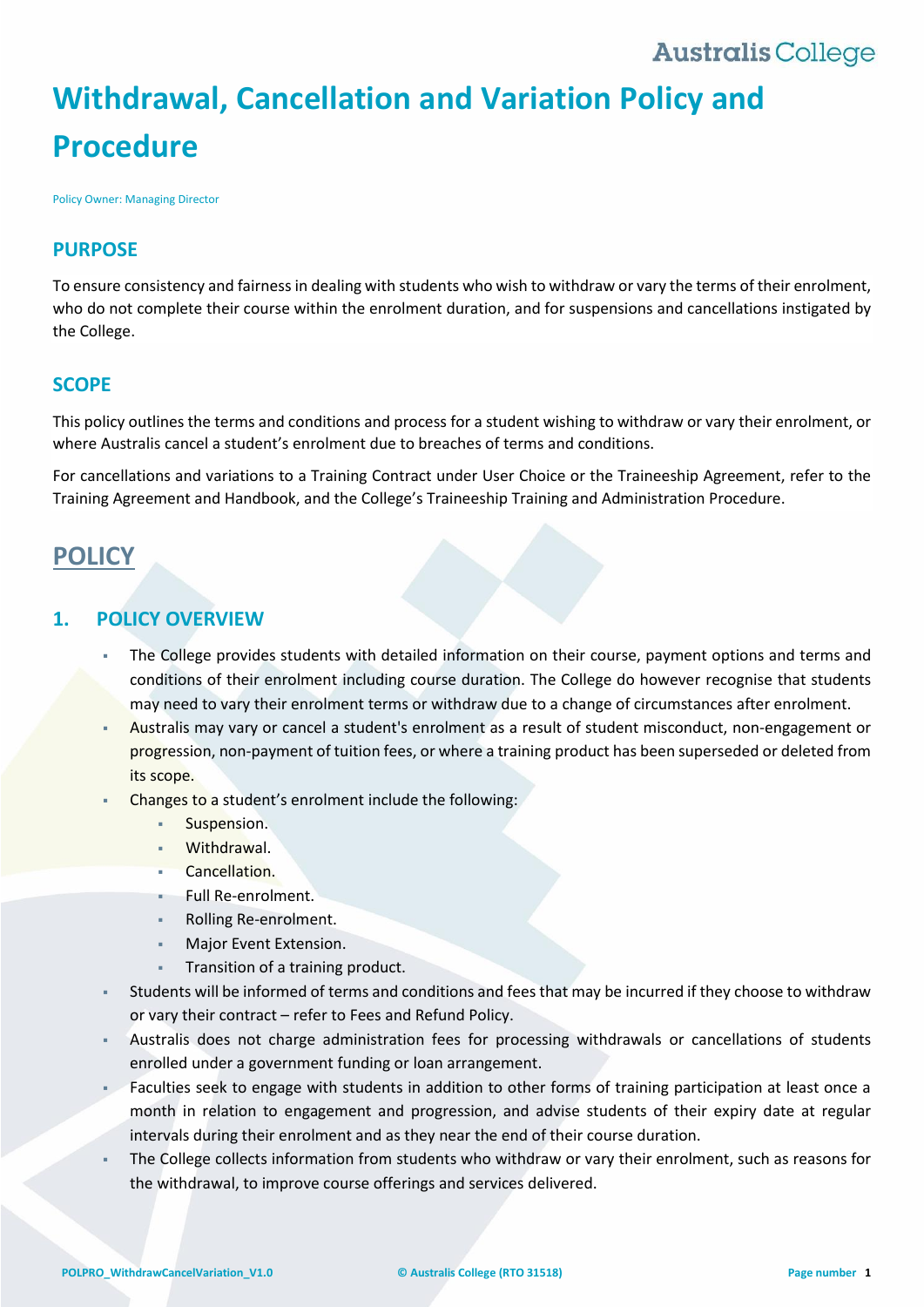### <span id="page-1-1"></span>**2. WITHDRAWAL**

- When a student requests to withdraw from a course, or part of a course, the Faculty or Student Support will contact the student to ascertain if further support can be offered to help them complete. Alternative options may be offered for the student to consider, and the relevant fees and charges incurred if they choose to proceed with the Withdrawal.
- Should a student wish to proceed, they are required to notify the College in writing.
- If the student has applied for a VET Student Loan, the fees and charges incurred will be non-refundable after the applicable census date. Students who withdraw before, or on their first census date will not incur fees relating to that census date including VET Student Loans covered fees, gap fees and upfront payment of fees paid.
- Students who withdraw due to special circumstances as defined in VET Student Loans Act (Section 68) may apply to have their debt reversed. Refer to VSL Special Circumstances and Review Policy and Procedure.
- For students who withdraw where they have paid via a payment plan or other self-funded method, they will be invoiced for course fees owed in accordance with the Fees and Refunds Policy and Procedure.
- If a student wishes to re-enrol after withdrawing from a course, or part of a course, they are required to follow the full re-enrolment process. Students re-applying for VET Student Loans can only access their remaining course cap available for the course and within their VETSL balance.

### <span id="page-1-0"></span>**3. SUSPENSION/CANCELLATION**

### **Breach of Student Code of Conduct, Policy or Australian Law.**

- The College may suspend students from their course where an incident or allegation is made suggesting a breach of the Student Code of Conduct, other applicable policy or regulation, and/or Australian law. Refer to Student Code of Conduct Policy and Procedure. Should this occur, the College will provide the student with a Notice of Course Suspension Letter detailing the incident/allegations and the imposed suspension period.
- Access to the Learning Management system and any training and assessment activities will be suspended.
- Students are given the opportunity to provide a written account of the event from their point of view within the suspension period.
- Should the outcome result in cancellation of enrolment, students will be sent a Notice of Course Cancellation Letter with information detailing why that outcome was reached. Any and all outstanding tuition fees and charges within a unit of study and/or where training and assessment have commenced must be paid and no refunds given.
- Where the investigation results in a continuation of their course, the student will be advised of the outcome through receipt of the Notice of Course Continuation Letter.

#### **Unengaged, Not Contactable, Not Meeting Course Requirements.**

- Students are advised of approximate weekly study commitments required to progress through a course and are also advised of progression requirements as a condition of their funding or loan approval.
- Australis may suspend and cancel an enrolment if a student is identified as unengaged i.e. not contactable, not logging on to the Learning Management System, not attending required campus days/placement, not engaging in learning or submitting assessments (online or offline). Refer to Determining Engagement in the Training and Student Engagement Policy and Procedure.

### **Outstanding fee payments.**

 Outstanding fee payments will result in course access being suspended. Once two consecutive payments are unpaid, following notification advice from the College, the student's enrolment may be cancelled.

### **College Cancellation due to un-engagement.**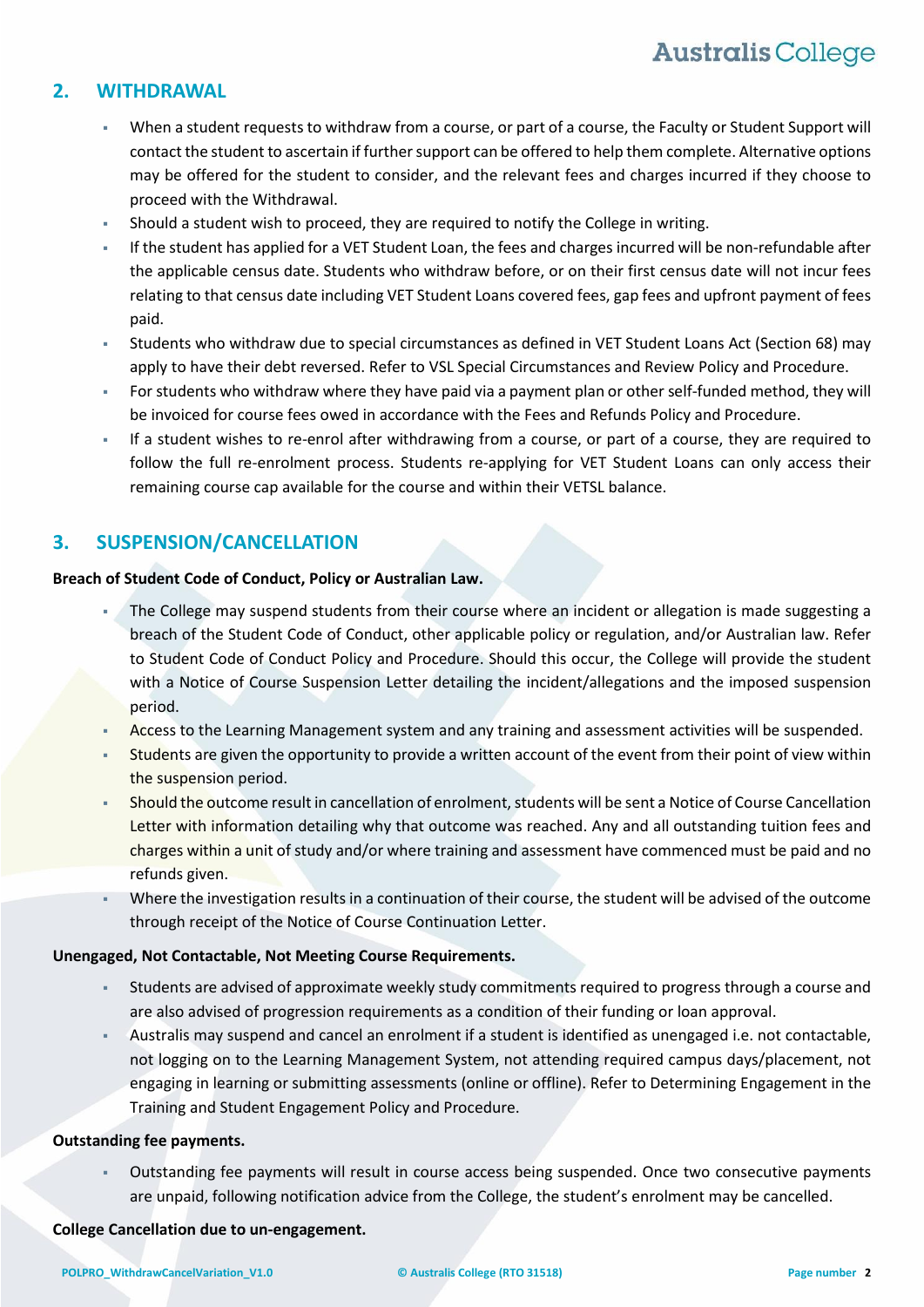- Students will be contacted by phone/SMS and email to ascertain reasons for their non-engagement and whether this can be rectified.
- If the Student does not respond, an Impeding Cancellation Letter will be emailed and posted requesting them to contact the College within seven business days otherwise their enrolment will be cancelled.
- Students using VET Student Loans will have 28 days from the date of notification to lodge a complaint or notify the College of their intention to continue.
- Should a complaint be lodged, the College will not finalise the cancellation process until the complaint process has been finalised.
- Should the student wish to continue, they must provide written confirmation of their commitment to study according to the course timeframes and learning and assessment requirements. Their progress will be monitored.
- When a cancellation has been processed, the student will receive confirmation of their course cancellation.

### <span id="page-2-0"></span>**4. FULL RE-ENROLMENT**

- Students may re-enrol if their enrolment has expired but they wish to continue to study with the College.
- Re-enrolments are not a continuation of any previous enrolment or any funding or loan agreement used in previous enrolments. They are a completely new enrolment with new terms and conditions and payment details.
- Approval is at the sole discretion of the College. Re-enrolments will not be approved for students in transitioning (superseded) qualifications that extend beyond Training Package dates. Refer to the Training Product Transition Policy and Procedure.
- Full re-enrolment fees are calculated at the current tuition fee for the course located at [www.australiscollege.edu.au/students/.](https://www.australiscollege.edu.au/students/)
- Students applying for re-enrolment go through the enrolment process complete a new Course Declaration acknowledging their new terms and conditions.
- The Faculty will contact the student to develop a new study and assessmentschedule to help them complete within the new duration.

### <span id="page-2-1"></span>**5. ROLLING RE-ENROLMENT**

- A rolling re-enrolment may be offered to students who completed one or more units of competency in a course with Australis, but did not complete their entire course before their enrolment expired. This option allows students to re-enrol only in the units of competency they still require to attain the qualification they originally enrolled in, rather than doing a full re-enrolment. Fee payments are scheduled as a monthly in advance payment at a lesser rate than the full standard tuition fee. Rolling re-enrolment fees vary between Faculties with fee information available from the relevant Faculty.
- This enrolment option is not a continuation of any previous enrolment or any funding or loan agreement used in previous enrolments. They are a completely new enrolment with new terms and conditions.
- Requests for a Rolling Re-enrolment must be on the Rolling Re-enrolment Application Form available from the Faculty or Student Services, and be emailed to [the](mailto:student.services@australiscollege.edu.au) Faculty prior to their original enrolment expiry date.
- The Faculty will consider the application based on:
	- Previous progression and engagement.
	- Continuing currency of the training product.
- Approval is at the sole discretion of the College. Re-enrolments may not be approved for transitioning (superseded) units of competency close to train out dates. Refer to Training Product Transition Policy and Procedure.
- Approval requires receipt of a signed direct debit payment plan agreement. The rolling re-enrolment, if granted, automatically renews on a rolling month by month basis until: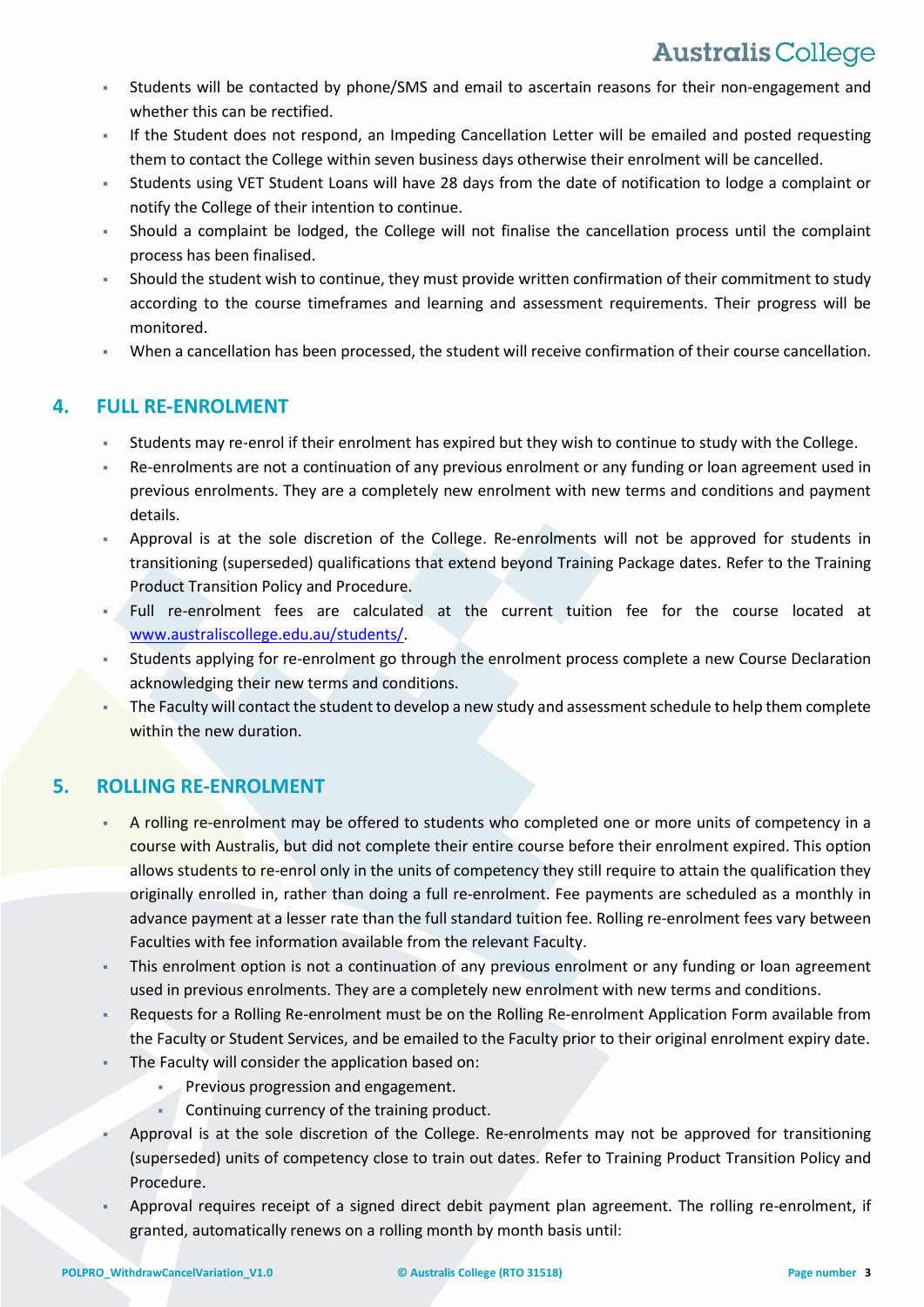- The student graduates, OR
- The student notifies the College in writing to cancel the re-enrolment. The College requests five business days' notice before the next payment date to allow time to cancel the payment.
- The student ceases to pay the monthly fee.
- The College declines any further renewals.
- The College will provide a minimum of 30 days' notice if there is a change to the Rolling Re-enrolment fee amount.

### <span id="page-3-0"></span>**6. EXTENSION**

- Enrolments terminate on the expiry date set at the time of enrolment, with two extension exceptions.
- The first exception is at the discretion of the Head of Faculty, who may grant up to a one-month free extension to students who will fully complete within that additional month. If a student cannot realistically graduate within that additional month, the free extension will not be offered.

### **7. MAJOR EVENT EXTENSION**

- Students who experience extreme circumstances beyond their control that impact on their ability to graduate before their enrolment expires, may be eligible for a Major Event Extension at no cost. Circumstances that fall into this category include:
	- A major injury or illness to the student or immediate dependant family member (spouse, children or parent) that occurs impacting the student during the enrolment.
	- Unforeseen major personal or family issues that arise during the enrolment.
- Extension requests based on being busy, work commitments, pre-existing health conditions, or minor illness or injury or other events will not be considered.
- Applications are made by submitting the Extension Request in iTRAIN, or by email to the Faculty within 14 calendar days of the event occurring. The Faculty may request evidence prior to a decision being made. The student's progress and commitment to study prior to the event will be considered.
- The outcome will be reviewed by Executive Management and advised to the student in writing.
- Where a Major Event Extension is granted, the student's enrolment expiry date will be extended by up to three months. This is a one-time extension so students need to ensure they complete by their new expiry date if they wish to avoid needing to re-enrol.

### **8. CHANGE OF QUALIFICATION**

- On occasion, a student after enrolment may notify the College that the course they enrolled in no longer suits their career aspirations. If so, the Faculty or Support will discuss options including the possibility of switching to another course and the conditions or fees applicable.
- Students accessing VET Student Loan (VSL) who wish to change course but who have been identified by the Faculty as unengaged and/or not progressing in their current course will first be encouraged to complete units of competency within the unit of study they already paid for via VSL, to demonstrate commitment prior to being approved for re-enrolment in another course. The College uses discretion in approving course transfers to determine if the student is 'genuine' in continuing their studies and to prevent them incurring further tuition fees if they are not genuine.

### **9. SUPERSEDED TRAINING PRODUCT**

 In the event of a qualification or unit of competency being superseded, relevant students will be contacted to discuss whether they can continue with their current enrolment within the imposed training package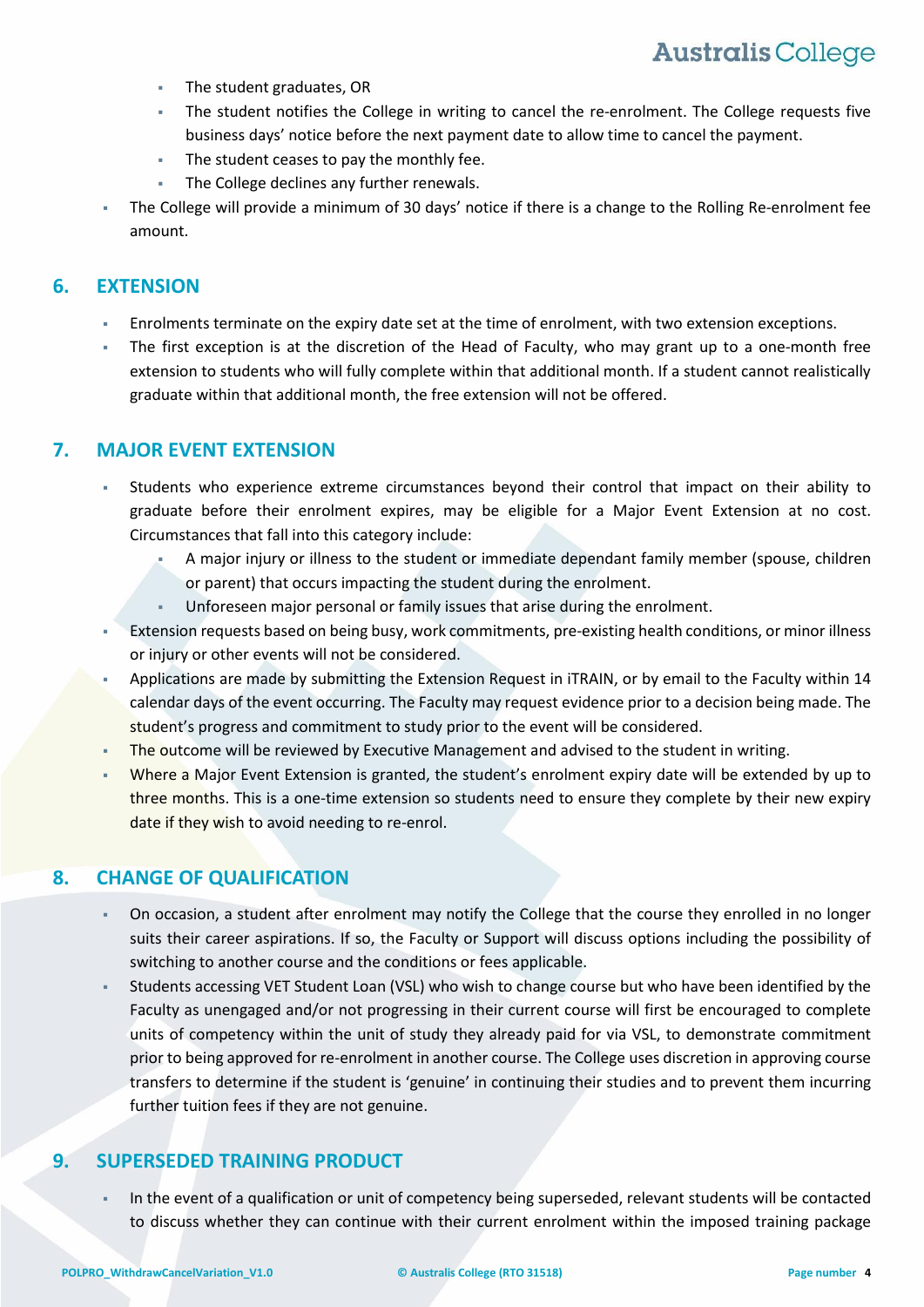timeframes, or be cancelled and re-enrolled in the new qualification version. Refer to Training Product Transition Policy and Procedure.

- Any student who would be adversely affected by the transition is reviewed by the Chief Operations Officer for approval to continue in the superseded course, and in line with the National VET Regulator requirements.
- Should Australis be unable to deliver the updated unit or qualification, or if the student meets the criteria for being disadvantaged by re-enrolling in the updated unit of competency, the student will be cancelled and issued with the appropriate AQF certification for unit(s) completed.

### **PROCEDURE**

### **1. SUSPENSION PROCESS.**

- **1.1** Students who breach their enrolment terms and conditions and/or ignore Faculty warnings and fail to rectify inappropriate behaviour as outlined in the [Policy](#page-1-0) will have their enrolment suspended.
- **1.2** Using the Notice of Course Suspension Letter, the Head of Faculty will detail the incident(s), allegations, witnesses, and assign an appropriate suspension period. The student is requested to provide a written account of their version of events and/or outline how they will rectify their behaviour.
- **1.3** Once the Notice of Course Suspension Letter has been sent, the student's access to the Learning Management System will be suspended.
- **1.4** The Head of Faculty will review all details including the student response against applicable internal policies and codes, as well as relevant legislative instruments.
- **1.5** If it is determined that cancellation of enrolment is warranted, the Head of Faculty will complete the Notice of Course Cancellation Letter detailing the reasons. This is uploaded to JobReady and a file note entered. Cancellation processes are then commenced. Refer to the [Cancellation](#page-5-0) Procedure.
- **1.6** Students may appeal. Refer to the Grievances, Complaints and Appeals Policy and Procedure.
- **1.7** If it is determined the enrolment should continue, the student will be sent a Notice of Course Continuation Letter and course access reinstated. This is uploaded to JobReady and a file note entered.

### **2. WITHDRAWAL PROCESS.**

- **2.1** Students may contact the Faculty, Student Support or Student Recruitment with their intention to withdraw. Where Student Recruitment has taken the call, they will transfer through to Student Support.
- **2.2** The student must provide notification to withdraw in writing via email, or by completing the Withdrawal Form and forwarding this to [student.services@australiscollege.edu.au.](mailto:student.services@australiscollege.edu.au) This evidence must be recorded in JobReady.
- **2.3** Student Support/Faculty will confirm reasons for the request and check the student's file for:
	- eCAF Form.
	- Units of study to determine census dates.
	- Any debt incurred by the student.
	- Correspondence on file regarding student history and contact.
	- Previous extension requests (either granted or not granted).
- **2.4** Where appropriate, Student Support/Faculty may offer advice and optionsto maintain the enrolment. This is done without putting any pressure on the student and may include:
	- Considering an alternative course (check price difference and conditions with Student Services Manager).
	- Providing additional support such as hard copy resources, different training or assessment methods.
	- [Extension.](#page-3-0)
	- [Withdrawal](#page-1-1) (if student genuinely is not able or committed to the course they have enrolled).
- **2.5** Student Support/Faculty will inform the student of any fees incurred and record all correspondence in the JobReady/LMS.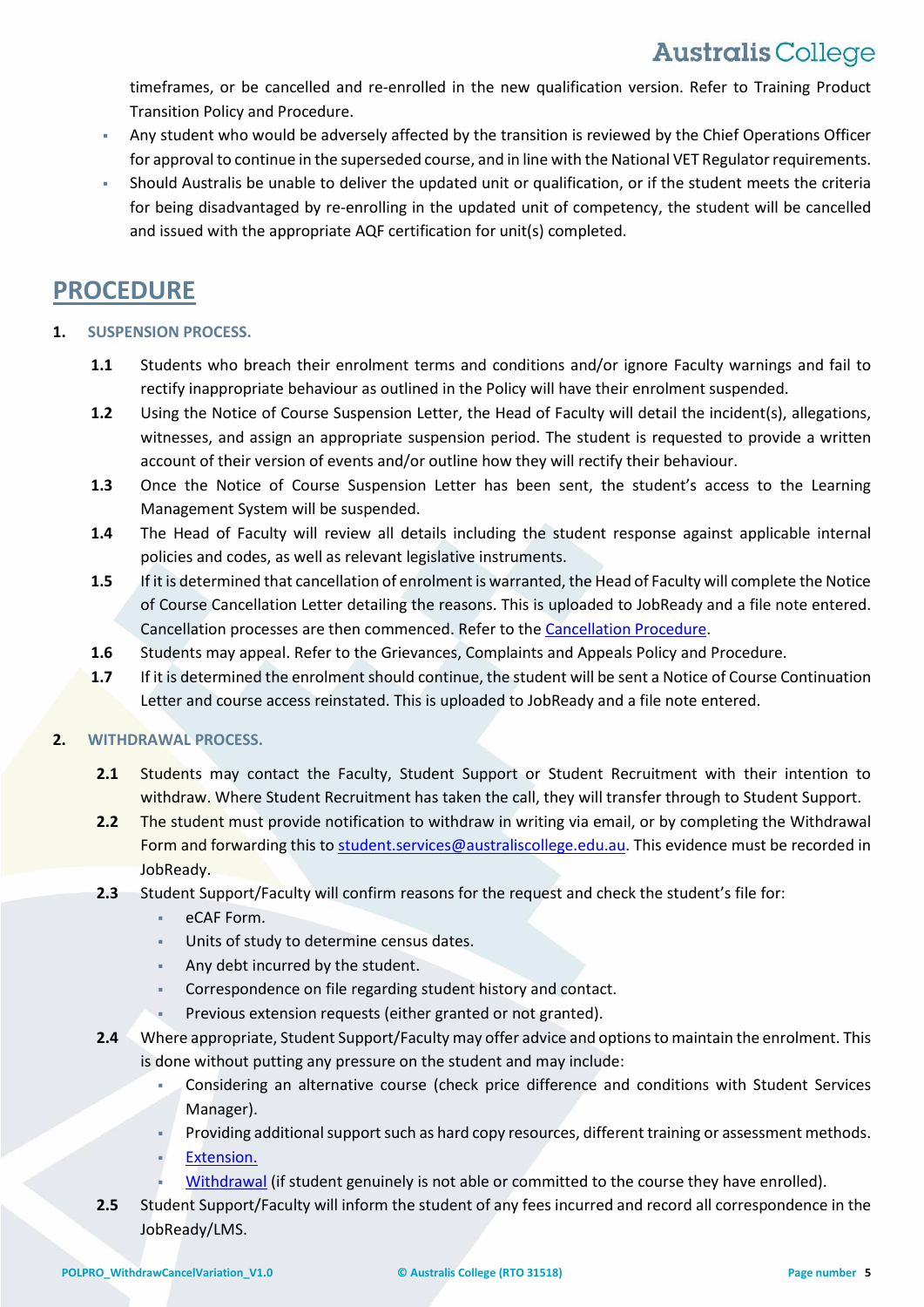- **2.6** If the student confirms they wish to withdraw, if relevant, they will be notified of the Application for Special Circumstances (refer to VSL Special Circumstances and Review Policy and Procedure).
- **2.7**
- **2.8** If a student wishes to defer, they must be made aware that re-enrolling later may incur additional fees based on the current tuition fees for unit(s) of competency not completed when they re-apply. Student Services will cancel the student from the course. The fees will be held for the student when they re-enrol in the agreed timeframe.

### **VET Student Loans (VSL) students.**

- **2.9** VSL Students who intend to withdraw and have accessed VSL are advised that the fees incurred attributes to the course cap for the course (as per their original Course Declaration). They are unable to apply for the VSL amount for units if they decide to re-enrol into the same course later.
- **2.10** Refer to the VSL Special Circumstances and Review Policy and Procedure if it is identified that the student may have grounds for applying under these criteria. Students need to contact [student.services@australiscollege.edu.au](mailto:support@australiscollege.edu.au) to request an Application for Special Circumstances form for VSL.
- 2.11 Reversal of fees will be declined unless the student has evidence of special circumstances, proof of advising Australis College of withdrawal before the census date, or if Australis College hasfailed them in some way. Refer to Grievances Complaints and Appeals Policy and Procedure, Fees and Refund Policy and Procedure, and if applicable, the VSL Special Circumstances and Review Policy and Procedure.

\* Please note if the student has communicated with Australis College in any way after their census date, giving an indication that *they are continuing without mentioning their intention to cancel, their fees will not be reversed.*

- **2.12** When the student's withdrawal has been processed, Student Services send an email notification to the student. They also email **[support@australiscollege.edu.au](mailto:support@australiscollege.edu.au)** and the relevant Faculty to advise the enrolment has been finalised.
- **2.13** VSL students will receive confirmation of their withdrawal with the following information:
	- Confirmation of the date and time their course was withdrawn.
	- Advice on their census date.
	- **Confirmation, if applicable, of an incurred debt.**
	- If applicable, information regarding the refund of upfront payments made.
	- **If applicable, advice on special circumstances requirements.**
- <span id="page-5-0"></span>**3. IMPENDING CANCELLATION PROCESS (EXCLUDING VSL ENROLMENTS).**
	- **3.1** Unengaged/unresponsive students are identified (refer to the Training and Student Engagement Policy and Procedure) where any of the following apply:
		- The student has not attended, where applicable, an orientation (live or recorded) or been available for a phone induction within four weeks of enrolling.
		- The past eight contacts have been logged as unsuccessful (green in ATLAS).
		- Not logging onto the LMS on more than two occasions prior to the end date for the first block of study.
		- Outstanding tuition fees.
		- The student has not meet course requirements for the block of study.
	- **3.2** The following information should be recorded in JobReady:
		- Commencement date.
		- Targeted completion date.
		- Number of units completed against the total number for the qualification.
		- The number of units against the remaining duration of the course.
		- Last access/submission in LMS.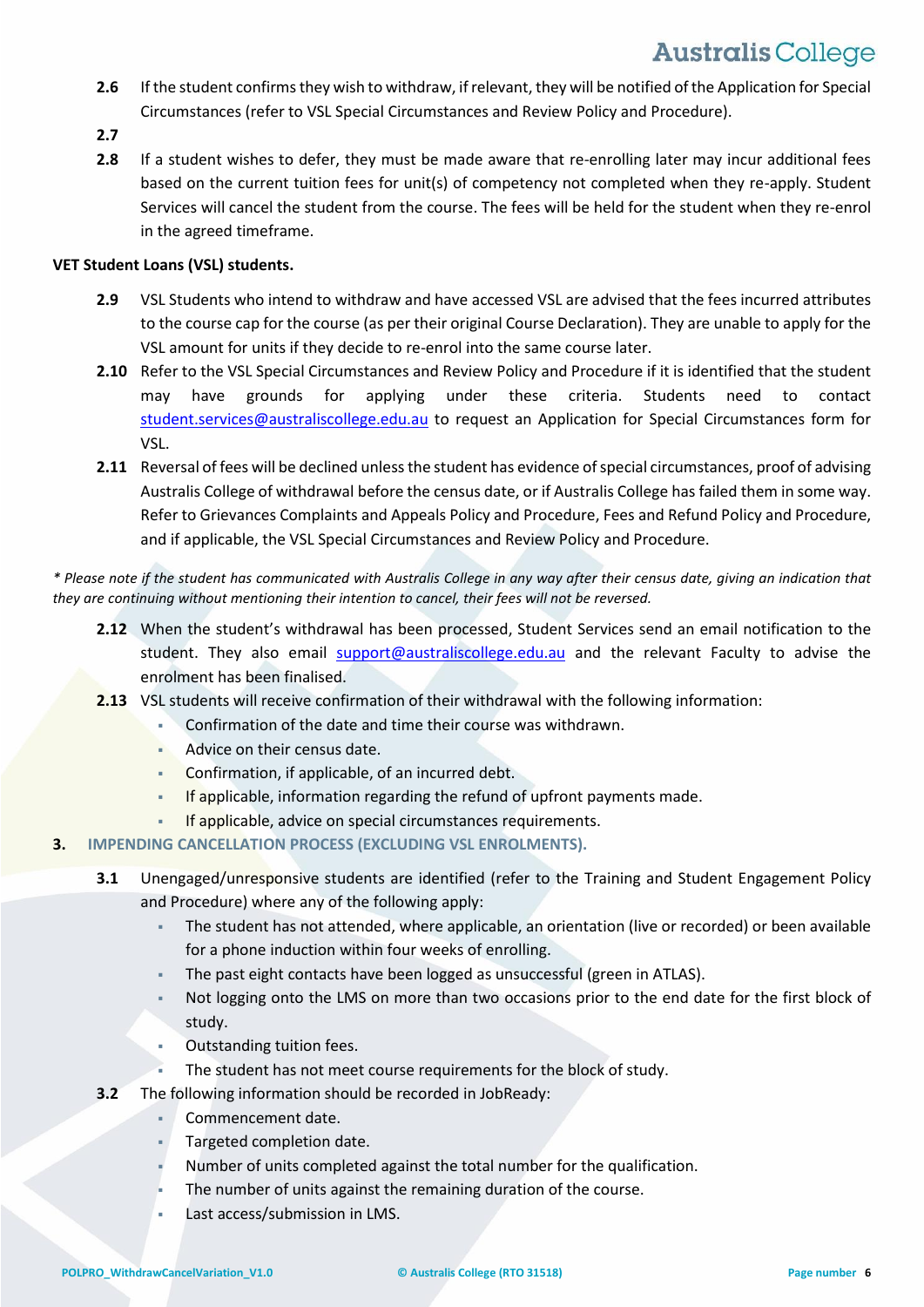- Number of logins.
- **Last successful contact.**
- Attendance record for classroom training/placement where required.
- Offline training activity e.g. RPL, downloaded materials.

Refer to the Student Services Withdrawal Cancellation Variation process for the full JobReady file notes process.

- **3.3** Send the Impending Cancellation Letter if there is clear indication of un-engagement.
- **3.4** If no response received by the student within seven business days, process the cancellation.

#### **4. EXPIRING/EXPIRED ENROLMENTS**

- **4.1** The Faculty review student files leading up to their completion date, contacting them (email/SMS/phone) four weeks prior to this date as a reminder to submit all remaining assessment items for marking.
- **4.2** The Faculty discuss options for the student to continue (full [re-enrolment](#page-2-0) or rolling [re-enrolment\)](#page-2-1) if unable to complete all training and assessment prior to this date.
- **4.3** The appropriate application form is to be provided to the student and submitted back to the Faculty. Applications for rolling re-enrolments need to be submitted prior to expiry.
- **4.4** The Faculty downloads a report from ATLAS on expired students on their caseload.
- **4.5** The Faculty selects the **WITHDRAW** tab on ATLAS, which notifies Student Services of expired enrolments.
- **4.6** Student Services generate a letter on JobReady that is emailed to the student requesting them to contact Student Services within seven business days.
- **4.7** If the student responds to continue in the program, they will be organised for [\(full re-enrolment](#page-2-0) or [rolling](#page-2-1)  [re-enrolment\)](#page-2-1).
- **4.8** If the student does not respond, their enrolment will be cancelled, and the Faculty notified.
- **4.9** The student's enrolment will be finalised and any certification issued where one or more units of competency have been assessed as competent. Refer to the Certification and Issuance Policy.

#### **5. IMPENDING CANCELLATION PROCESS FOR VSL ENROLMENTS**

- **5.1** For students accessing VSL, if they have not logged on to eCAF, attended an orientation (where applicable), and submitted the progression form within two weeks notification from the College, they are to be sent the VSL Impending Cancellation Notice. These students are identified via ATLAS or through monthly census date reports generated by Student Services. These students may be contacted by the Faculty or Student Support.
- **5.2** The following information should be recorded in JobReady:
	- Commencement date.
	- Targeted completion date.
	- Number of Census Dates passed and next scheduled Census Date.
	- Number of units completed against the total number for the qualification.
	- The number of units against the remaining duration of the course.
	- Last access/submission in LMS.
	- Number of logins.
	- Last successful contact.
	- Attendance record for classroom training/placement where required.
	- Offline training activity e.g. RPL, downloaded materials.
- **5.3** Refer to the Withdrawal Cancellation Variation process for the full JobReady file notes process.
- **5.4** Send the Impending Cancellation Letter if there is clear indication of un-engagement.
- **5.5** If no response is received from the student within 28 calendar days, process the cancellation to prevent the student incurring further debt past the census date.
- **5.6** Issue certification where one or more units of competency have been assessed as competent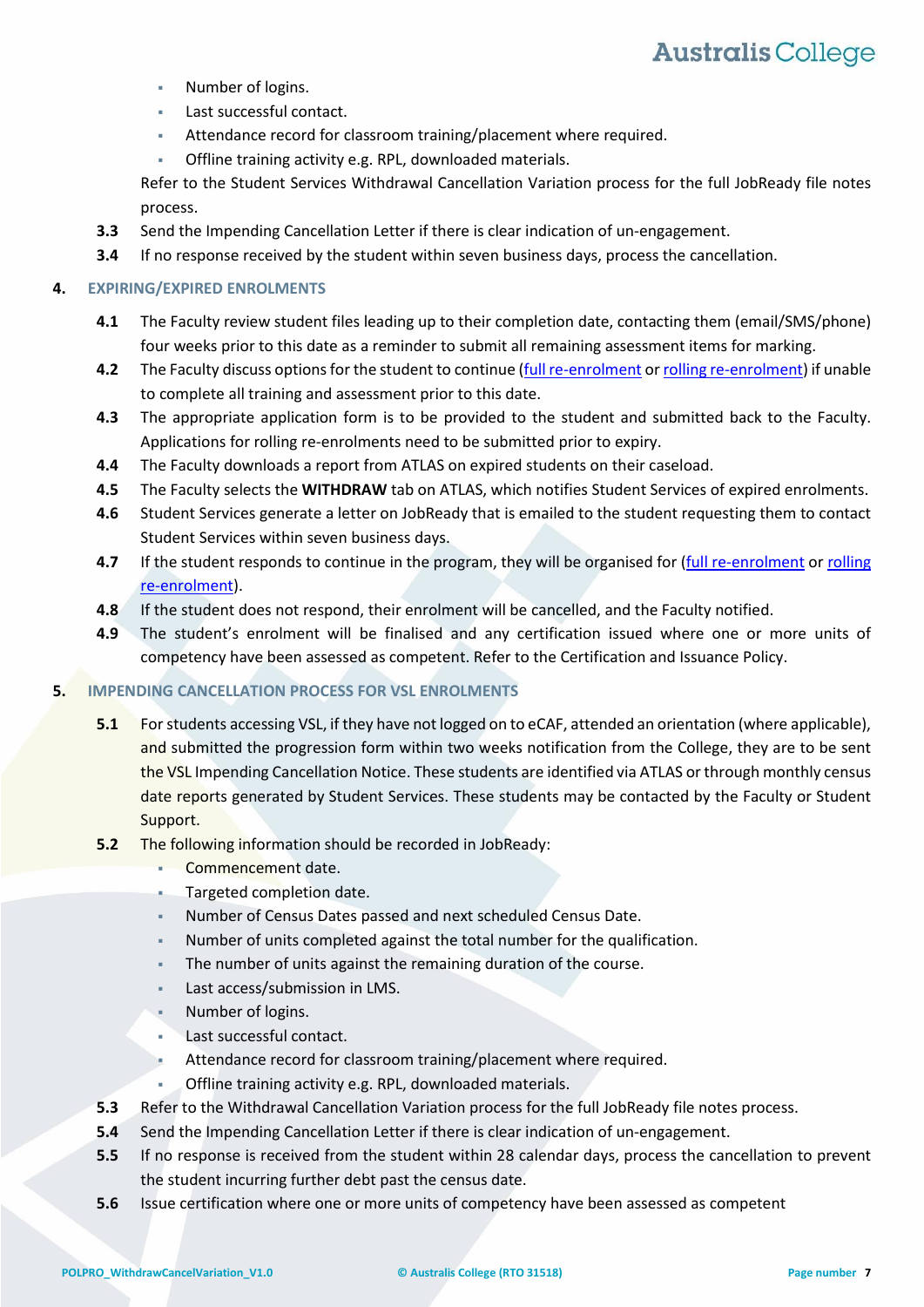**5.7** Department Compliance Health Checks may also indicate students not progressing and participating in training and assessment. The Impending cancellation process should also be followed for these students.

#### **6. FULL ENROLMENT PROCEDURE.**

- **6.1** The student must be made aware of changes in course costs, course information, revised duration and terms and conditions to proceed. Check fees with Student Services taking into account completed unit(s) to date.
- **6.2** Should the student wish to re-enrol in the course or a change of qualification, they need to be referred to Student Recruitment to re-enrol. A new application form, eCAF form (where applicable) and Course declaration will need to be completed and submitted. Follow the Enrolment Policy, Pre-enrolment Application Procedure and Student Entry Procedure for VSL Eligibility (for VSL enrolments).
- **6.3** Send the enrolment to Student Services to process a cancellation (if the student has not previously withdrawn, expired or cancelled) and the re-enrolment in the new course, with amended course dates.
- **6.4** The Faculty contacts the student with an updated study and assessment schedule.
- **6.5** The student's progression will be monitored in accordance with the Training and Student Engagement Policy and Procedure.

### **7. ROLLING RE-ENROLMENT PROCEDURE.**

- **7.1** Students apply by completing and submitting the Rolling Re-enrolment Form to the Faculty.
- **7.2** The Head of Faculty will consider the application taking into consideration the criteria in the [Policy.](#page-2-1)
- **7.3** If approved, Student Services advise the student of the monthly fee, any administration fees and issue a payment plan agreement for signing.
- **7.4** Once returned, the payment plan is forwarded to accounts to set up an automatic payment from the student's nominated debit or credit card.
- **7.5** The Faculty update the new completion date in line with the monthly schedule and provide the student with the units of competency still to complete with target timeframes for assessment submissions.
- **7.6** Failure to progress each month may result in cancellation of the payment plan and the enrolment. The student will be notified in writing and be given seven days to respond before the cancellation is processed.
- **7.7** If declined, the student's enrolment will be finalised and any certification for units of competency attained issued. Refer to the Certification and Issuance Policy.

### **8. MAJOR EVENT EXTENSION PROCEDURE.**

- 8.1 Students apply for a major event extension by completing and submitting an Extension Request Form to the Faculty via the iTRAIN, or by email, for consideration.
- **8.2** The Faculty forwards the extension request and related information to Executive Management for approval.
- **8.3** If the extension has been approved, Student Services will, in JobReady, extend the enrolment expiry date by the approved extension amount. If declined, Student Services notify the student of the process and provide alternatives such as the full re-enrolment or rolling re-enrolment.
- **8.4** The Faculty inform the student of the outcome and if approved send the student a new study and assessment schedule.
- **8.5** All notes are recorded in JobReady.
- **8.6** The schedule will be closely monitored and adjusted as completion of activities occurs.
- **8.7** A File note is added with title 'Extension Approved new target end date.'

### **9. SUPERSEDED TRAINING PRODUCT PROCEDURE.**

**9.1** In the event of a qualification or unit(s) being superseded, students will be contacted by the Faculty to facilitate completion prior to the deleted date, or alternatively transitioned into the new qualification/unit of competency. Refer to the Training Products Transition Policy and Procedure.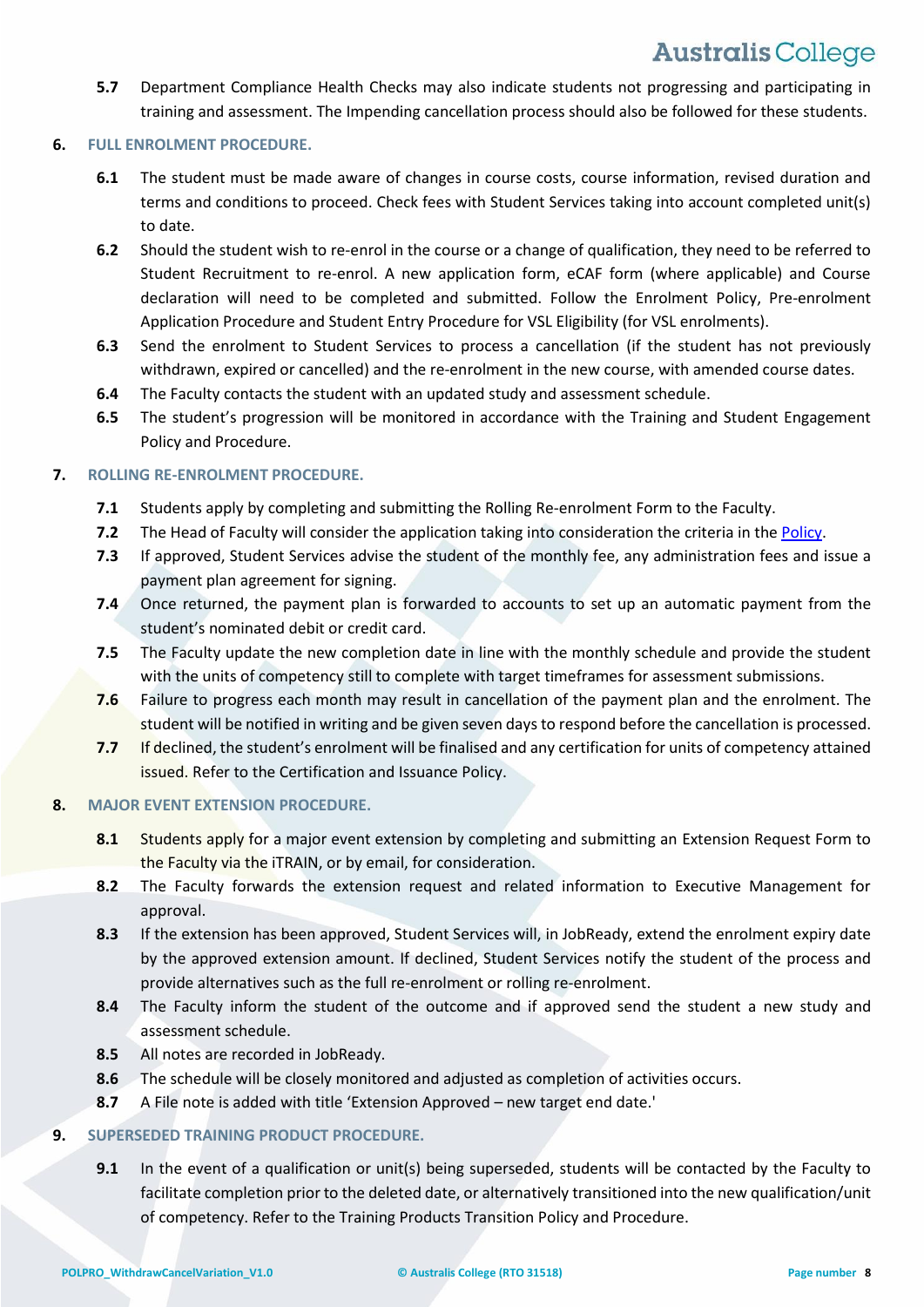### **RESPONSIBILITIES**

#### **Executive Management**

- Approves any debt reversals.
- Reviews students that may be adversely affected by qualifications or units that are being transitioned on scope.
- Escalation point for Head of Faculty in determining approvals for full re-enrolments, rolling re-enrolments and extensions.
- Responsible for monitoring the effectiveness of this procedure for continuous improvement.

#### **Heads of Faculty**

- Considers rolling re-enrolment and extension requests for approval. Provides justification if the request is declined.
- Provides communication updates and training to their Faculty to effectively carry out this procedure.
- Investigates activities resulting in a course suspension; and provides the student with the outcome.

#### **Student Services**

- Meets regularly with Executive Management to review all recommendations and student withdrawal requests.
- Provides communication updates and training to Student Support and Student Services to effectively carry this procedure.
- To support the Faculties and Student Support in providing support and timely information concerning the students who are wishing to withdraw.
- Processes withdrawals, cancellations and emails confirmation to the student.

#### **Student Support/Faculties**

- Responsible for offering the student as much assistance as practicably possible to complete the program.
- To inform students of their choices as well as accurately communicating applicable fees and charges.
- Ensures withdrawal, extension and re-enrolment requests are communicated by the student in writing (either email or using the appropriate Form).
- Follow the complaints, grievances and appeals process if students are not happy with the outcome.

#### **Student Recruitment**

- Transfers withdrawals and variation queries through to Support.
- Follows enrolment policies and procedures for students that change qualifications or who expire and apply for a full re-enrolment.

### **SUPPORTING DOCUMENTS AND INFORMATION**

- A list of applicable legislation is detailed within the legislation tab in the Quality Management Register.
- Environment, Health and Safety refer to the Health and Safety Policy.
- Internal recordkeeping, communication and training refer to the Communication, Training and Recordkeeping Procedure.
- VET Vocational Education and Training.
- AQF Australian Qualifications Framework.
- **Census Dates** The dates set by VET Student Loan scheme where the student incurs the VETSL debt as per their VET Student Loan agreement and terms and conditions.
- **Expired Enrolments** A student passes their target completion date without completing the program or applying for an extension.
- **Suspension** The College may prevent temporary access to a course where there is an investigation into the conduct of the student, tuition and administration fees have not been paid.
- **Withdrawal** The student chooses to formally withdraw from their course.